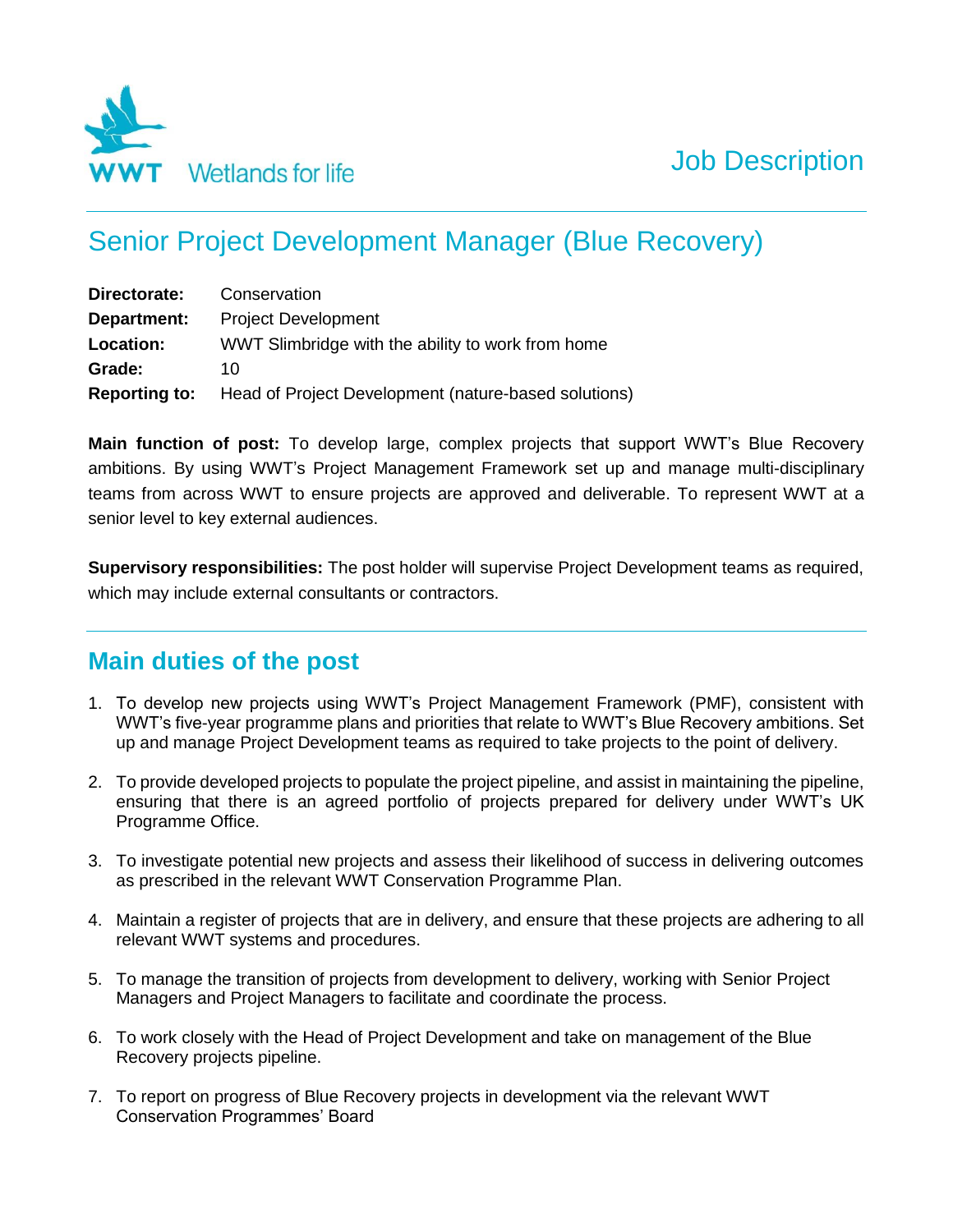- 8. To work with WWT's Philanthropy Team to maintain a positive relationship with WWT's Blue Recovery Leader's Group, supporting liaison and reporting of work progress.
- 9. In all cases align project objectives with WWT's Blue Recovery ambition whilst ensuring additional multiple wetland benefits are fully considered.
- 10. To be responsible for working within the WWT health and safety policy and guidelines ensuring that the health, safety and wellbeing of yourself and others is an integral part of how you work.
- 11. To be responsible for engaging with the WWT Sustainability Statement being aware of negative environmental impacts and incorporating sustainable ways of working within your role.
- 12. To interact with our visitors and supporters in a positive way, shaping unforgettable experiences and helping them understand and connect to wetlands.
- 13. To work alongside volunteers encouraging, developing and supporting them in their work for WWT, ensuring that they have a positive volunteering experience.

In addition to the duties and responsibilities listed, the post holder is required to perform any other reasonable duties that may be assigned by the supervisor shown above, from time to time.

**Date raised:** 22 April 2022 (TMc) **Amended:**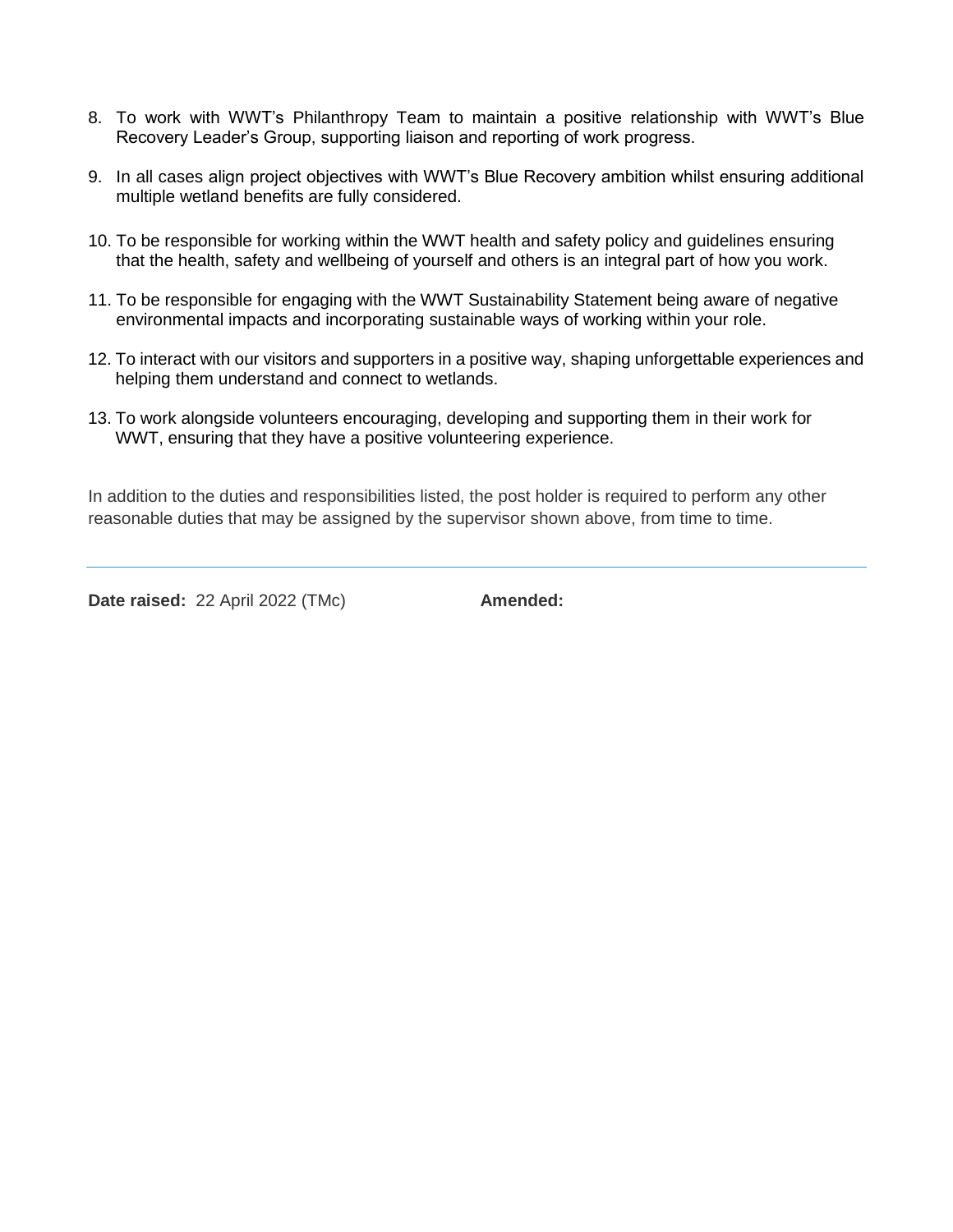# **Person Specification**

### **1. Qualifications**

#### *Essential:*

- Degree level qualification or equivalent or significant work experience.
- Current driving licence.

#### *Desirable:*

A recognised qualification or accreditation in project management.

### **2. Experience**

#### *Essential:*

- Substantial experience of developing both complex and partnership projects delivering a range of objectives.
- Extensive experience of an industry-standard project management approach.
- Experience of working with external stakeholders such as regulatory and policy agencies.
- Competent IT user (e.g. MS packages, Outlook etc.).
- Experience of leading a project team without line management authority.

#### *Desirable:*

- Experience in training others in the use of project management tools.
- Experience of managing external technical consultants.
- Knowledge in wetland habitat and species conservation

### **3. Managerial & Supervisory**

#### *Essential:*

- Able to lead, manage and motivate a team that do not report directly into this role.
- Able to work effectively with others, engaging cross-directorate or external teams in project development.

| Type of staff                      | <b>Number managed</b> | <b>Number supervised</b> |
|------------------------------------|-----------------------|--------------------------|
| <b>Employed Staff</b>              |                       | $0 - 10$                 |
| <b>Volunteers / Casual Workers</b> |                       | O                        |
| Contractors                        | $0 - 3$               | $0 - 3$                  |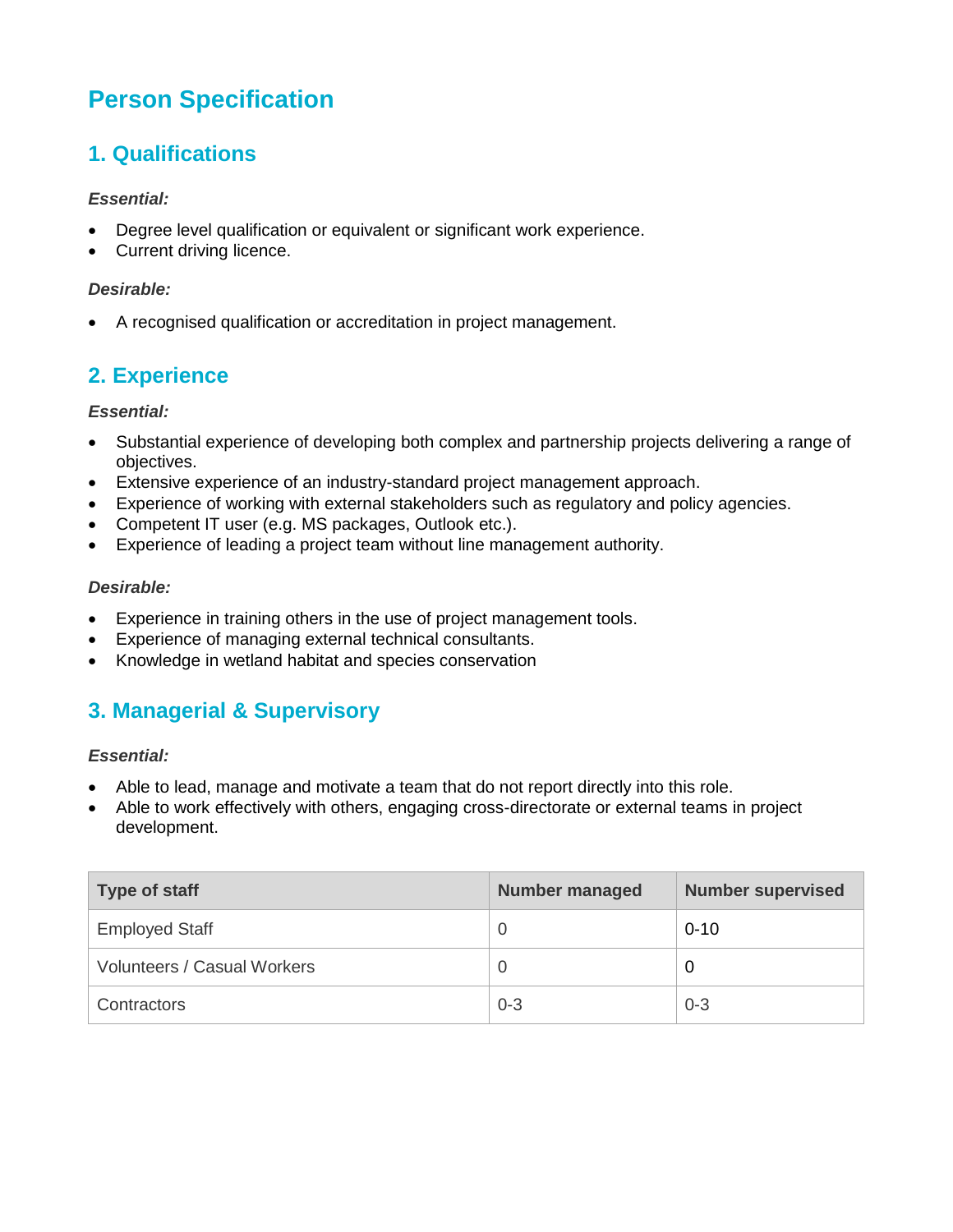## **4. Responsibility**

#### *Essential:*

- Able to closely collaborate and cooperate with delivery teams.
- To develop complex projects which will achieve the stated outcomes.
- To lead and manage multi-disciplinary project development teams,

#### *Desirable:*

- Experience in managing team members who are in more senior roles.
- To investigate potential new projects and assess their likelihood of success in delivering outcomes
- To identify and quantify different types of risk and develop appropriate mitigation.
- Ability to develop budget forecasts.

#### *Levels of Responsibility:*

| <b>Type of Responsibility</b>             | Level $(E's)$                |
|-------------------------------------------|------------------------------|
| Expenditure (sign off level)              | Up to £10,000                |
| Project Size (normally managed)           | large (in development stage) |
| Cash Handling                             | £0                           |
| Assets (required for job, exc. buildings) | £1,000                       |
| Visitors (per annum)                      | N/A                          |

## **5. Creative Ability**

#### *Essential:*

- Able to be highly innovative and accommodate new ideas in both the design and implementation of projects
- Able to process information rapidly to reach sound and well-informed conclusions and find creative solutions to complex issues.
- Able to produce clear written communication material together with excellent verbal and presentation skills.
- An ability and resilience to work under pressure and adapt to rapidly changing circumstances.
- Able to provide advice and interpretation on the use of policy and procedures associated with project management.
- Time management and organisational skills.
- Able to work independently, but use good judgement to identify issues, engage others to find solutions, and raise issues as required.